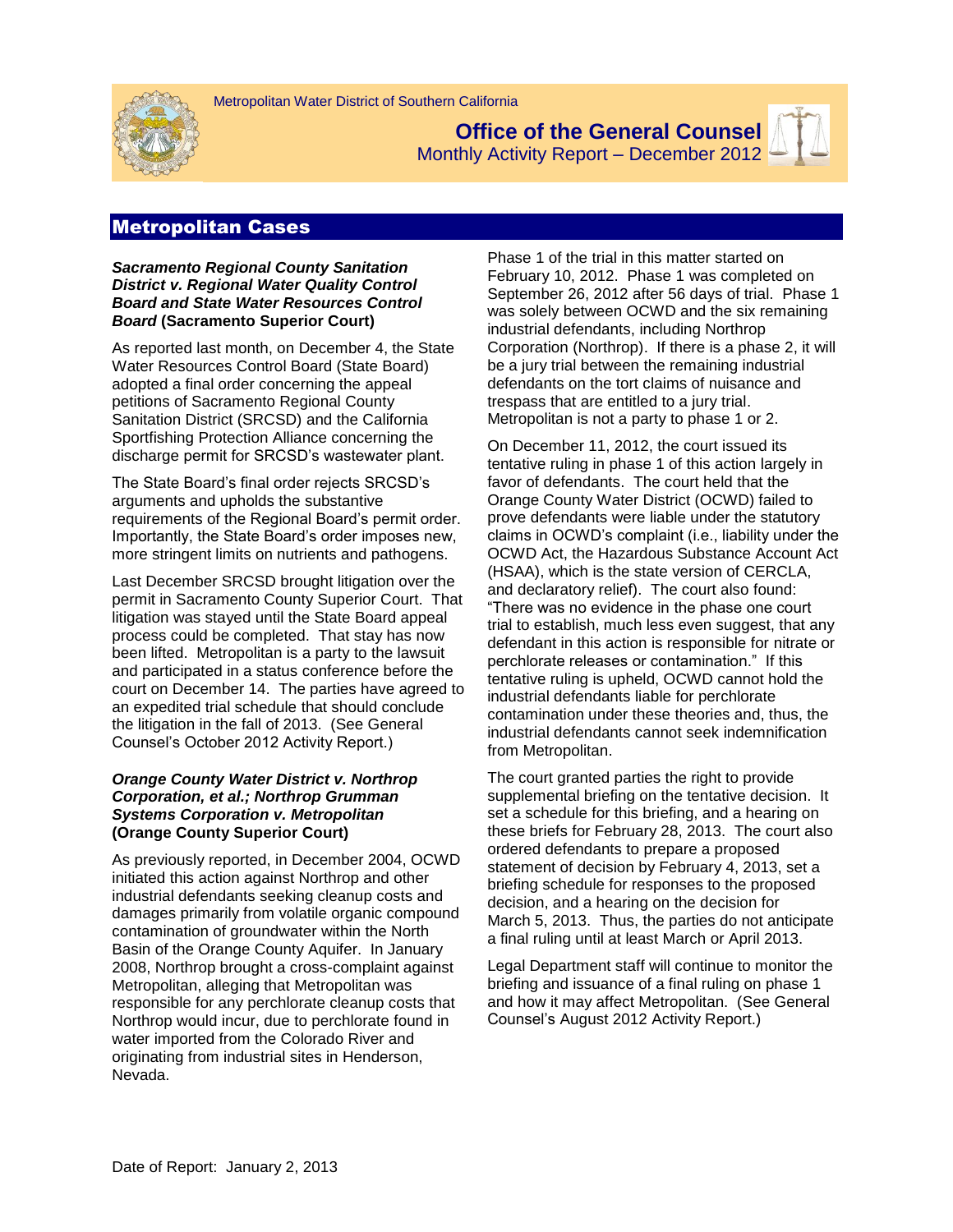## Office of the General Counsel  $\Box$  Monthly Activity Report – December 2012

*Monterey II Cases: Central Delta Water Agency, et al. v. Department of Water Resources ("Central Delta I"); Rosedale-Rio Bravo Water Storage District, et al. v. Department of Water Resources ("Rosedale"); Central Delta Water Agency, et al. v. Kern County Water Agency ("Central Delta II")*  **(Sacramento County Superior Court)**

These three lawsuits brought by environmental organizations, two Delta water agencies, and two Kern County water storage districts challenge the Monterey Amendments to the State Water Project (SWP) contracts. The cases include CEQA challenges to DWR's May 2010 completion of a new Environmental Impact Report for the project. The *Central Delta I* and *Central Delta II* cases also bring reverse validation challenges to the underlying contracts, which threaten the validity of the Monterey Amendments and associated agreements executed some 17 years ago, including the transfer of lands from DWR for development of the Kern Water Bank.

A threshold legal issue concerning the reverse validation challenges is whether they are barred by the statute of limitations and therefore must be dismissed. Validation actions must be filed within 60 days from the date in which a matter such as a contract comes into existence. The question in this case is whether the contracts came into existence when they were executed, as the respondents maintain, or whether they did not come into existence until CEQA was finally completed in May 2010, as the petitioners maintain. If the former, all applicable statute of limitations periods would have long since passed because the Monterey Amendments and related agreements were executed in 1995 and 1996, and the Settlement Agreement for the original litigation was signed in 2003. If the latter, the reverse validation action could be considered timely.

On November 2, Sacramento Superior Court Judge Timothy Frawley held a "mini trial" in the

*Central Delta I* case to consider the statute of limitations and other time-bar defenses raised by the State, Metropolitan and the State Water Project Contractors, and the Kern Water Bank parties. On December 19, Judge Frawley issued a 39-page proposed statement of decision in which he found that the reverse validation action is time barred and must be dismissed. If left to stand, the decision is a significant victory that should greatly add to the certainty and finality of the Monterey Amendments executed by DWR and almost all the State Water Project contractors years ago. The Court provided until January 18, 2013 to file objections to the proposed statement of decision. Metropolitan will work with DWR and the other State Water Project contractors to determine if there are any comments we want to make, likely minimal or none at all given the extremely favorable decision.

What remains in the *Central Delta I* case now is only petitioners' CEQA cause of action, which is expected to be litigated together with the *Rosedale* case in 2013. (See General Counsel's August 2012 Activity Report.)

#### *Delta Smelt Cases***;** *State Water Contractors v. Salazar* **(Case No. 1:09-CV-422);** *Metropolitan Water District v. United States Fish and Wildlife Service, et al.* **(Case No. 1:09-CV-631)***;* **and consolidated matters**

On December 17, 2012 the Federal Defendants (U.S. Fish and Wildlife) provided notice to the court and the parties of the implementation of Component 1 of Action 1 of the Reasonable and Prudent Alternative (RPA) of the 2008 Delta Smelt Biological Opinion for up to 14 days due to the salvage of 26 adult Delta smelt on December 16, 2012. The action is to reduce Old and Middle River flows to no more negative than 2000 cfs for 14 days to protect pre-spawning adult Delta smelt from entrainment. This is the first imposition of RPA components since June 2012.

## Items of Interest

#### *Neighbors for Smart Rail v. Exposition Metro Line Construction Authority, et al.* **(California Supreme Court S202828)**

In August, the California State Supreme Court announced it [will hear the case of Neighbors for](http://appellatecases.courtinfo.ca.gov/search/case/dockets.cfm?dist=0&doc_id=2015235&q=259003&h=259330089)  [Smart Rail \(Neighbors\), a coalition of West](http://appellatecases.courtinfo.ca.gov/search/case/dockets.cfm?dist=0&doc_id=2015235&q=259003&h=259330089)  Los [Angeles homeowners, community groups and](http://appellatecases.courtinfo.ca.gov/search/case/dockets.cfm?dist=0&doc_id=2015235&q=259003&h=259330089)  businesses, [against Exposition Metro Line](http://appellatecases.courtinfo.ca.gov/search/case/dockets.cfm?dist=0&doc_id=2015235&q=259003&h=259330089)  [Construction Authority concerning the](http://appellatecases.courtinfo.ca.gov/search/case/dockets.cfm?dist=0&doc_id=2015235&q=259003&h=259330089)  [environmental analysis for Phase II of the Expo](http://appellatecases.courtinfo.ca.gov/search/case/dockets.cfm?dist=0&doc_id=2015235&q=259003&h=259330089)  [Line](http://appellatecases.courtinfo.ca.gov/search/case/dockets.cfm?dist=0&doc_id=2015235&q=259003&h=259330089) light rail project. Neighbors allege that the Environmental Impact Report (EIR) for the project used an improper traffic analysis because it determined impacts based on future projections of traffic instead of the current status on the street.